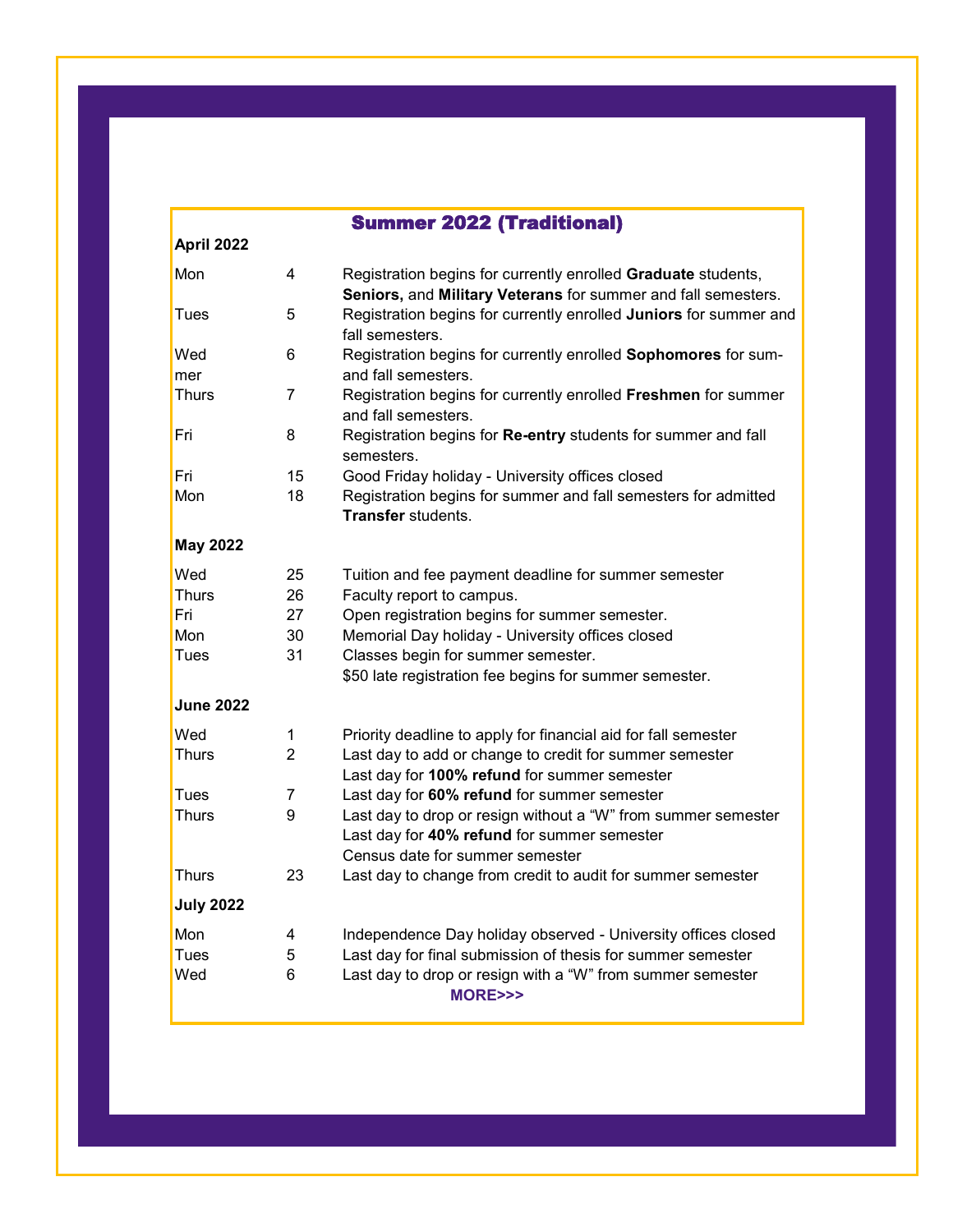## Summer 2022 (Traditional) cont.

## **July 2022 cont.**

| Wed                                                | 27                         | Summer semester classes end.                                                                                                                                                                                                                                                                                                                                 |
|----------------------------------------------------|----------------------------|--------------------------------------------------------------------------------------------------------------------------------------------------------------------------------------------------------------------------------------------------------------------------------------------------------------------------------------------------------------|
| <b>August 2022</b>                                 |                            |                                                                                                                                                                                                                                                                                                                                                              |
| Mon-Tues<br><b>Thurs</b><br>Wed                    | $1 - 2$<br>4<br>10         | Final exams<br>Summer final grades due from faculty to the Registrar at 10 a.m.<br>Summer semester (sessions 1/1A/1B) conferral date                                                                                                                                                                                                                         |
| September 2022                                     |                            |                                                                                                                                                                                                                                                                                                                                                              |
| Fri                                                | 16                         | Summer graduation ceremony at 2 p.m. for all Summer graduates                                                                                                                                                                                                                                                                                                |
|                                                    |                            | <b>Summer 2022 1A</b>                                                                                                                                                                                                                                                                                                                                        |
| <b>May 2022</b>                                    |                            |                                                                                                                                                                                                                                                                                                                                                              |
| Wed<br><b>Thurs</b><br>Fri<br>Mon<br>Tues          | 25<br>26<br>27<br>30<br>31 | Tuition and fee payment deadline for summer semester 1A<br>Faculty report to campus.<br>Open registration begins for summer semester 1A.<br>Memorial Day holiday - University offices closed<br>Classes begin for summer semester 1A.<br>\$50 late registration fee begins for summer semester 1A.                                                           |
| <b>June 2022</b>                                   |                            |                                                                                                                                                                                                                                                                                                                                                              |
| Wed<br><b>Thurs</b><br>Mon                         | 1<br>2<br>6                | Last day to add or change to credit for summer semester 1A<br>Last day for 100% refund for summer semester 1A<br>Last day for 60% refund for summer semester 1A<br>Last day to drop or resign without a "W" from summer semester                                                                                                                             |
| <b>Thurs</b><br>Wed<br>Mon<br>Tues<br><b>Thurs</b> | 9<br>15<br>27<br>28<br>30  | 1A<br>Last day for 40% refund for summer semester 1A<br>Census date for summer semester 1A<br>Last day to change from credit to audit for summer semester 1A<br>Last day to drop or resign with a "W" from summer semester 1A<br>Summer semester 1A classes end.<br>Final exams<br>Summer semester 1A grades due from faculty to the Registrar at<br>10 a.m. |
|                                                    |                            |                                                                                                                                                                                                                                                                                                                                                              |

**MORE>>>**